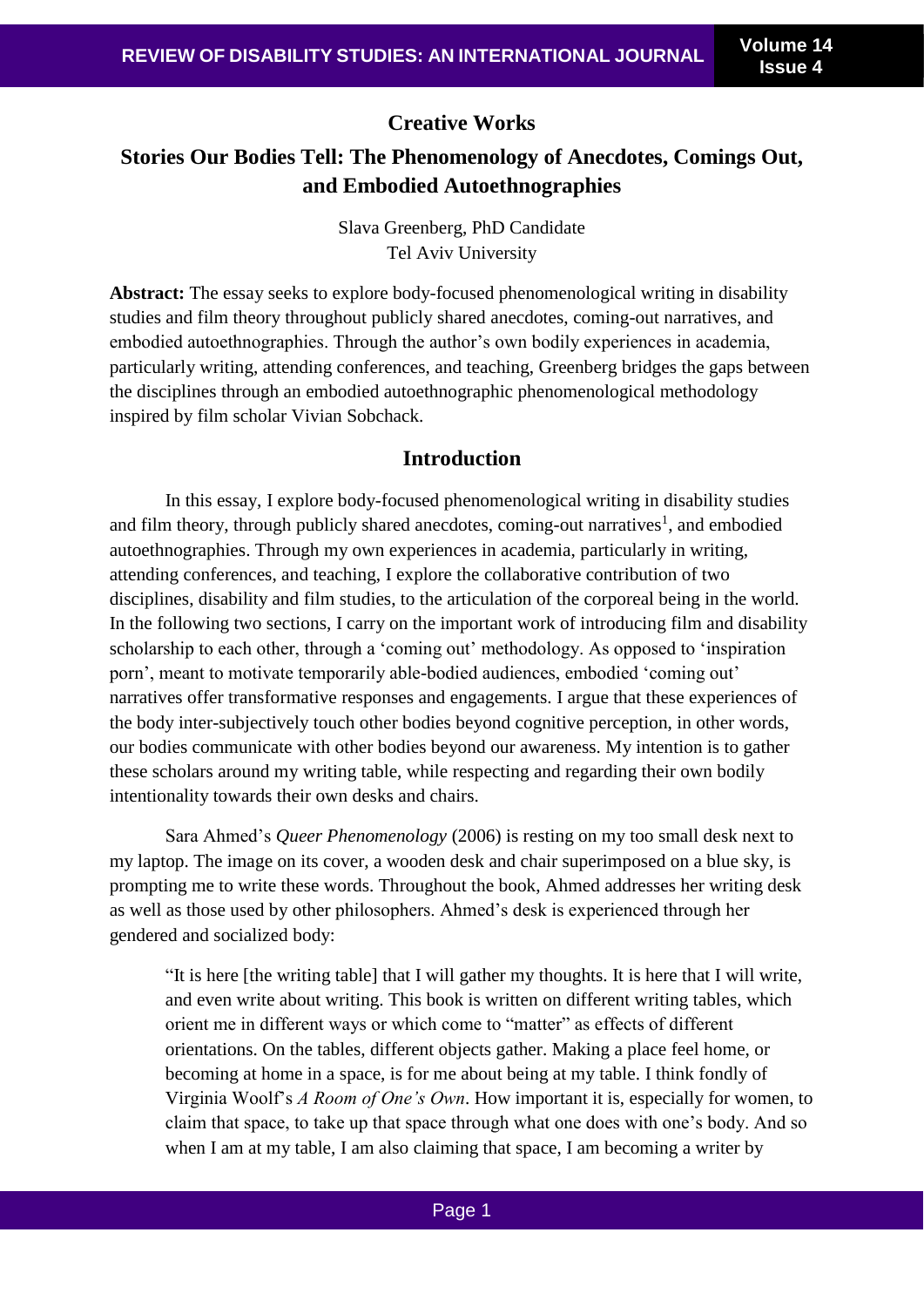taking up that space" (p. 11).

Like Holden Caulfield in *Catcher in the Rye*, I, too, think about the authors of my favorite academic and fiction books; unlike Caulfield, however, I do not necessarily seek their 'real life' friendship. Rather, I imagine them sitting at their desks writing the words I am now reading. Specifically, I think about them orienting towards their chairs. Sometimes, when given enough clues, I can even sense them stretching their bones or stroking their lower back, like I do.

The politics of feminist and the queer practice of inserting oneself into a narrative was eloquently phrased by disability rights activists in the slogan: "Nothing about us without us." First person narratives, anecdotes, and 'coming out' stories have long been popularized by literature and film, yet have only recently been accepted in academia, particularly by the discipline of anthropology, as autoethnographies. Feminist (Averett, 2009; Boylorn, 2013; Ettore, 2017; Griffin, 2012) and queer (Adams & Holman Jones, 2008, 2011) anthropologists claimed that multiple perspectives subvert the idea of a unified 'truth', and advocated for selfexamination, due to its potential to describe social contexts from the margins. The vulnerability of the speaker/writer's body, which is usually neglected in academia, is brought forth in various forms when exposing oneself to readers, conference participants, students, and colleagues. Whether the motivation is to critique, disrupt, reclaim, or rethink social orders, the common phenomenological effect of such writings is to transcend embodied vulnerability through intersubjectivity.

During the past decade, in which I have been engaged in film studies and disability studies, I encountered various uses of personal stories, anecdotes, and memories incorporated into research. The relative acceptance of subjective experiences as evidence in an academic study is more natural to disability studies than to film studies, arts and humanities, excluding some philosophical movements, and primarily phenomenology. Disability studies are rooted both in the social sciences and in the disability rights movement, which, I argue take personal experiences more seriously than do humanities and arts scholars. Disability studies scholars positioned in English and Literature departments, in particular, have long been familiar with the transformative powers of autobiographies and autoethnographies focused on disability.

In their book about autobiographies, Smith and Watson (2010) identify sixty autobiographic sub-genres. They include autosomatography/autopathography, characterized by personal narratives challenging stereotypes about people with disabilities, but describe them as unique form of autobiography. They cite Thomas Couser, who suggested that these narratives may also be referred to as "anti-pathologies"; in his experience, the motivation to write first-person narratives is to de-pathologize the self. Couser defined "autosomatography" as distinct from third-person narratives not written by people with disabilities themselves. First-person narratives critique social constructions of the disabled body and employ counternarratives of survival and empowerment, thus redefining the individual body outside the social stigma and the medical discourse. Moreover, Couser suggests that there are diseases and disabilities that have inspired more autobiographic writing than others. Most prominent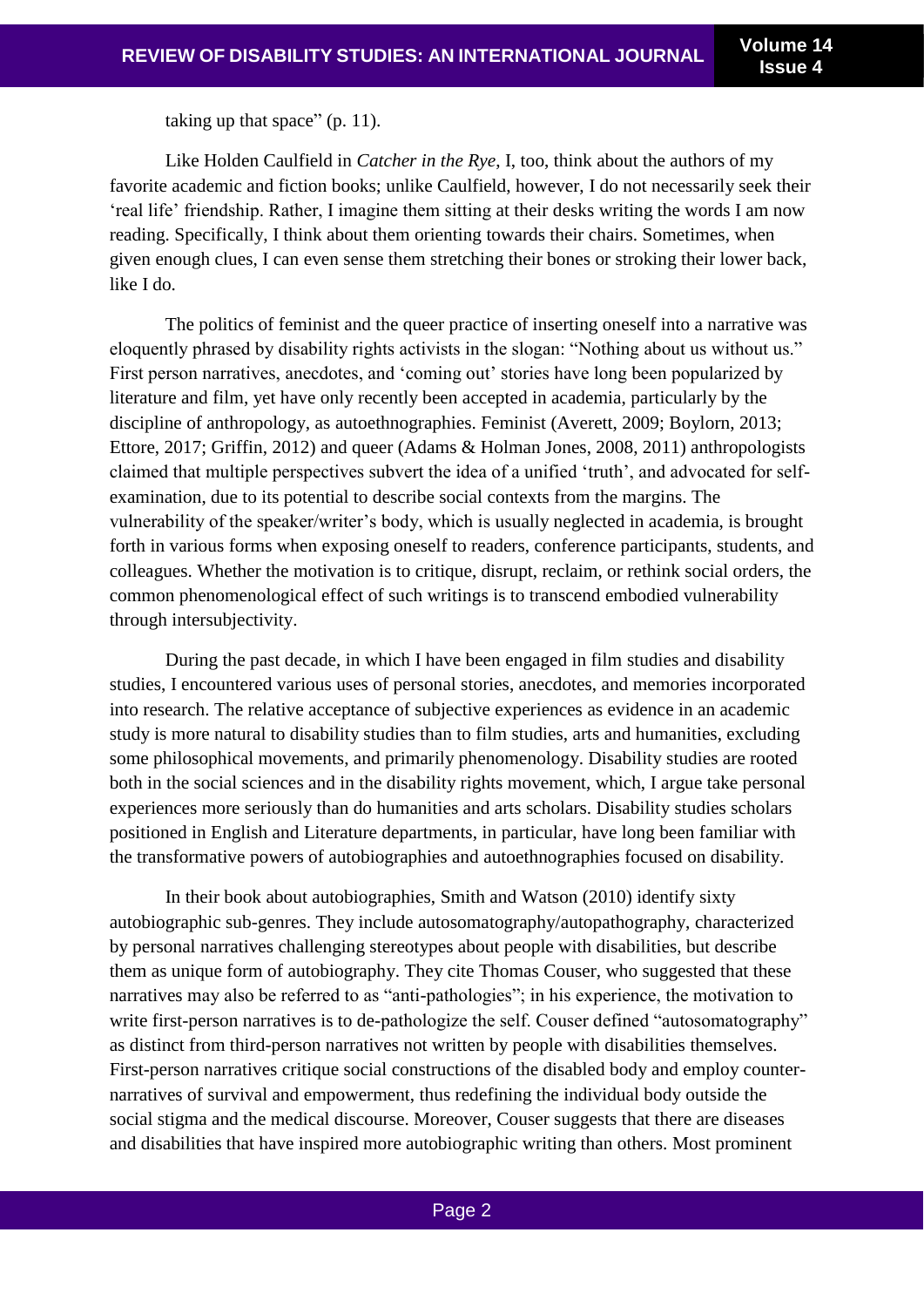are narratives about breast cancer, HIV/AIDS, deafness, and paralysis, and most recently, narratives about blindness, depression, and autism (Smith & Watson, 2010, pp. 261–262).

Disability studies scholars affiliated with the humanities have also used personal experiences of disability to various degrees in their research, emphasizing diverse embodiments. Tobin Siebers, for example, used first-person anecdotes as both evidence and as a platform for philosophical and social discussions. In his *Disability as Masquerade* (2004) Siebers shared his experience with airports, as a means to discuss 'passing', or in this case failing to 'pass' as disabled:

> "In December 1999, I had an altercation at the San Francisco airport with a gatekeeper for Northwest Airlines, who demanded that I use a wheelchair if I wanted to claim the early-boarding option. He did not want to accept that I was disabled unless my status was validated by a highly visible prop like a wheelchair. […] The incident was trivial in many ways, but I have now adopted the habit of exaggerating my limp whenever I board planes. My exaggeration is not always sufficient to render my disability visible gatekeepers still question me on occasion but I continue to use the strategy, despite the fact that it fills me with a sense of anxiety and bad faith, emotions that resonate with previous experiences in which doctors and nurses have accused me of false complaints, oversensitivity, and malingering" (p. 1).

'Passing' and non-passing, and other responses to ableist stares were also addressed by Rosemarie Garland-Thomson, Carrie Sandahl, and other prominent disability studies scholars. In her book *Staring: How We Look* (2009), Garland-Thomson shared her own and others' bodily experiences of being stared at by children, and being asked about missing limbs. Sandahl (1991) used her memory of posing for a medical textbook as a child in her critique of the performativity of disability: "I submitted to being photographed, running my mother's words over and over in my head, fighting the urge to lower my arms and cover my nakedness. I remember the male photographer's silhouette behind the camera and how I was praised ('good girl') for my compliant performance. I was also told that my face would be concealed when the photos appeared in the textbook, so no one would know it was me. I came to understand that my defective body could be separated from 'me,' that my body was not really 'me'" (p. 11). In recent writing, embodied experiences are even more apparent in disability studies scholars' research such as Janet Price and Margrit Shildrick (2002), Alison Kafer (2013), Ellen Samuels (2017), and others. In these works, the body becomes a compass for understanding diverse beings in the world.

In film theory, as in the humanities, it is unusual to write about a subjective experience, unless you are analyzing an aesthetic representation in a text. Prominent exclusions are phenomenological and affect film theories, which seek to explore spectatorship and spectators' bodies, and thus involve personal perception. Linda Williams, for example, opens her seminal "Film Bodies" essay by explaining the motivation for the study through an anecdote about her son's perception of horror films: "When my seven-year-old son and I go to the movies we often select from among categories of films that promise to be sensational, to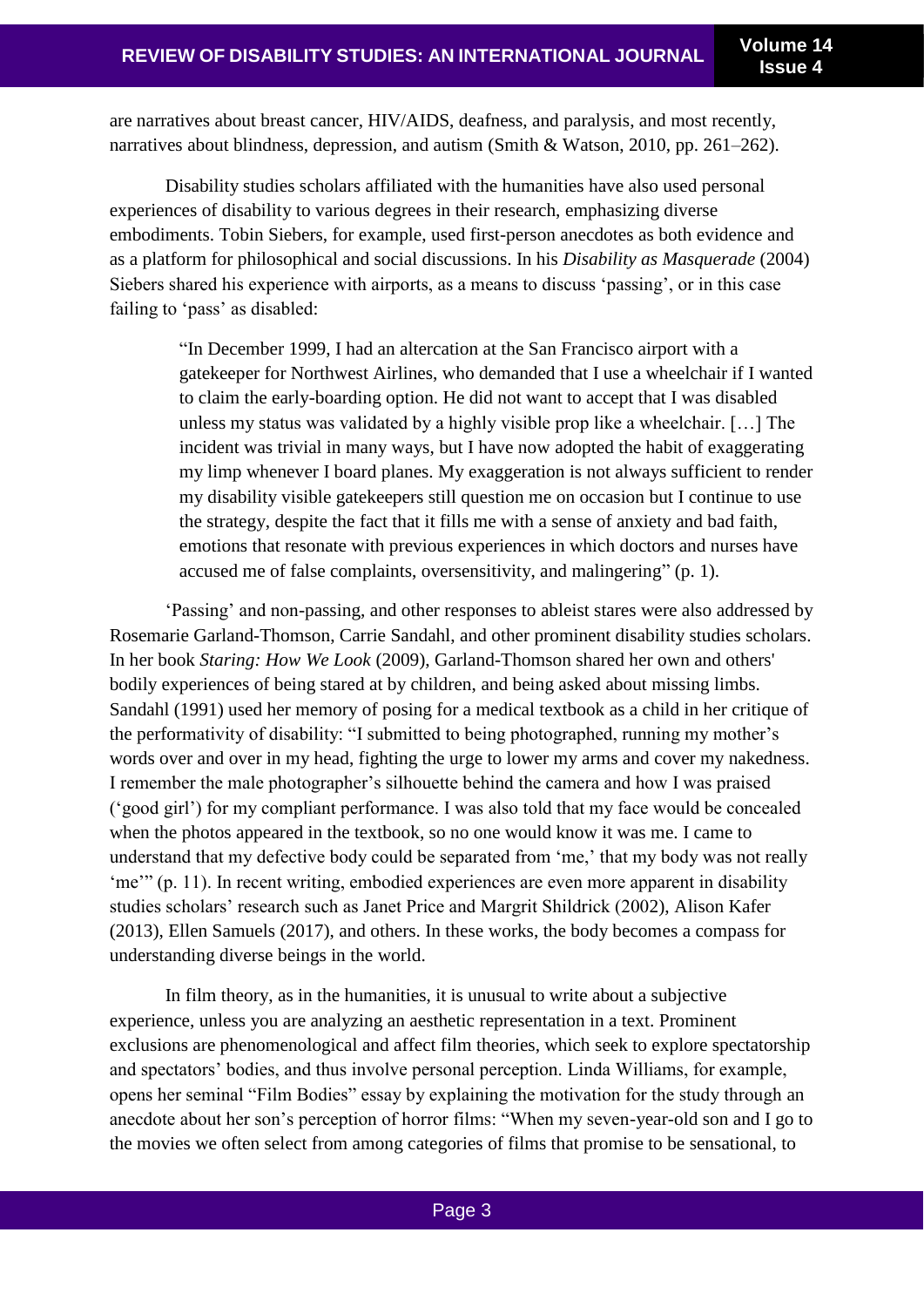give our bodies an actual physical jolt. He calls these movies 'gross'. My son and I agree that the fun of 'gross' movies is in their display of sensations that are on the edge of respectable. Where we disagree and where we as a culture often disagree, along lines of gender, age, or sexual orientation is in which movies are over the edge, too 'gross'" (Williams, 1991, p. 2). Williams then uses the insight she gained from watching films with her son in the study of their possible effects on their differently gendered and aged bodies. Such anecdotes are rare in film theory; generally, film scholars address subjective experiences, self-representation, and bodily sensations only when describing their representation on screen, and not as selfexperienced.

A prominent exception to this generalization is film scholar and phenomenologist Vivian Sobchack. Over decades of writing, Sobchack established a methodology of embodied autoethnographies. Her book, *The Address of the Eye* (1992) "…is often cited as the most rigorous of the film-phenomenology books, and indeed she does meticulously explore Merleau-Ponty's work in particular…" (Branigan & Buckland, 2015, p. 354). In *What My Fingers Knew* (2004c) Sobchack explains the motivation for inscribing one's body into the text: "Nearly every time I read a movie review in a newspaper or popular magazine, I am struck once again by the gap that exists between our actual *experience* of the cinema and the *theory* that we academic film scholars write to explain it - or, perhaps more aptly, to explain it away [...] Contemporary film theory, however, has generally elided both cinema's sensual address and our own 'corporeal-material being' as film viewers until quite recently." Sobchack's body is an integral part of her experience of the film and her analysis of Jane Campion's 1993 *The Piano*:

"Despite my 'almost blindness,' the 'unrecognizable blur,' the resistance of the image to my eyes, *my fingers knew what I was looking at* – and this in advance of the objective 'reverse' shot that followed and put those fingers in their 'proper' place (that is, where they could be objectively seen rather than subjectively looked through). […] From the first (although I didn't 'know' it until the second), my fingers *comprehended* that image, *grasped* it with a nearly imperceptible tingle of attention and anticipation and, off-screen, "felt themselves" as a potentiality in the subjective situation figured on-screen. And this before I *re-cognized* my carnal comprehension into the conscious thought: 'Ah, those are fingers I am looking at'" (Sobchack, 2004c, p. 53).

As I will show in the second part of this paper, Sobchack teaches us that our bodies possess knowledge beyond our cognitive or intellectual comprehension. This concept is further explicated in her most autobiographic/autoethnographic writing, which focuses on living with a prosthetic leg. In her "Living a 'Phantom Limb': On the Phenomenology of Bodily Integrity" (2010); "A Leg to Stand On: Prosthetics, Metaphor, and Materiality" (2004); and "Choreography for One, Two, and Three Legs: A Phenomenological Meditation in Movements" (2017); Sobchack offers a phenomenological autobiography of living with a disability, through which she articulates the corporeal and bodily experience of being in the world.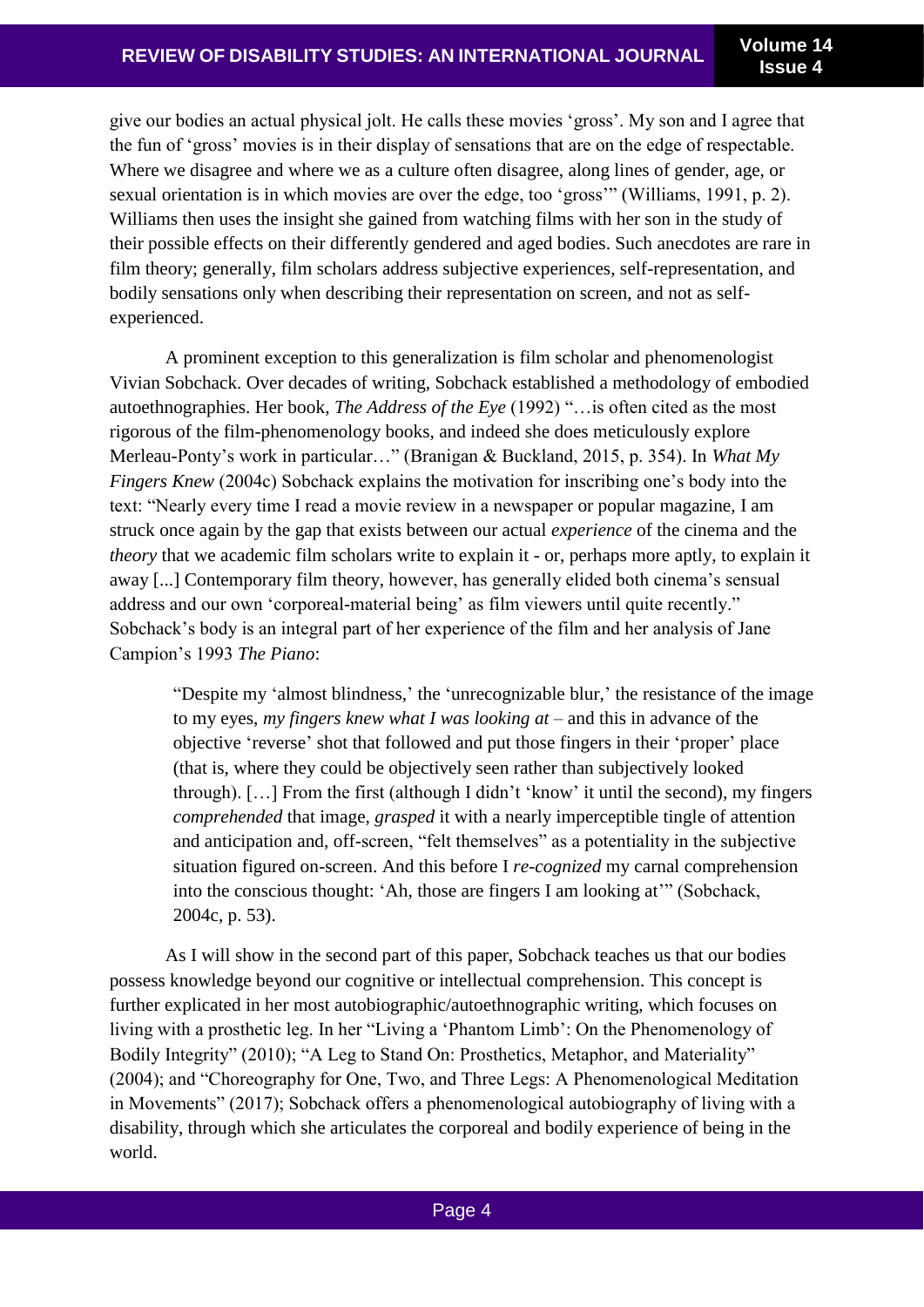# **Bodies, Tables, and Podiums, or: What Film Scholars Need to Learn from Disability Studies**

In anthropology, autoethnographies are openly social and political. Reed-Danahay (1997) defines autoethnography as a form of self-narrative that places the self within a social context. Autoethnography is both a method and a text, as is ethnography. Autoethnography is also more accessible and can be done by either an anthropologist who is doing 'home' or 'native' ethnography, or by a non-anthropologist/ethnographer. It can also be done by an autobiographer who places the story of his or her life within a story of the social context in which it occurs (p. 9). In their *Autoethnography: Understanding Qualitative Research* (2015) Tony E. Adams, Stacy Holman Jones, and Carolyn Ellis provide four main motivations to write an autoethnography: the first is to critique, make contributions to, and/or extend existing research and theory. The second is to embrace vulnerability as a way to understand emotions and improve social life. The third is to disrupt taboos, break silences, and reclaim lost and disregarded voices. The fourth is to make research accessible to multiple audiences (p. 36). While anthropology's ethnographies use personal narratives to mobilize readers, the anecdotes and coming-out narratives seek to touch audiences and evoke reflexivity, a renewed awareness.

However unpopular personal narratives are in film studies research, they are in fact all around us in varying degrees: at national conferences, in classrooms, toilets, and in faculty lounges. We interact, share, and disclose subjective and sometimes intimate aspects of our lives. Moreover, we often use personal stories to convey complex messages, to declare our positions, publicly acknowledge what had been personal, and take responsibility for our actions. Mostly, we choose to do so willingly, as a means of communicating intimately, despite any possible negative effects or vulnerability. Last summer, a colleague organized a film conference that was open to the public, and invited me to present my research on short avant-garde animations about disability. Shortly after the premiere of a new web series, *Spectrums* (Ezra & Launer, 2017), about the Israeli trans\* community, he asked me to present my analysis of a few episodes instead, which would give him a chance to screen the series at a large cinemateque theater. This rather common interaction put me in a difficult position; at the time, I had not yet publicly 'come out' as trans\*. While it had always been my choice as to when, where, and to whom I came out, this situation meant that I had to choose between closeting myself or come out very publicly, at a time and place set by someone else. Also, refusing the offer would have meant excluding an important series from a conference wherein it deserved to be screened, discussed, and dare I say honored. Furthermore, refraining from presenting on trans\* issues when given the chance was something I perceived as not standing behind my community. This was an opportunity to educate; I simply could not have said no. I enjoyed watching and researching the series and its unique cinematic style, and its infinite possibilities of trans\* temporalitis, and I enjoyed thinking about how it draws from both queer and crip (quip) themes. However, I was very anxious (mainly dysphoric) while writing; my thoughts were often scattered, and I was stressed about the deadline. When I presented, I was more nervous than I was the first time I ever presented at a conference. My voice and legs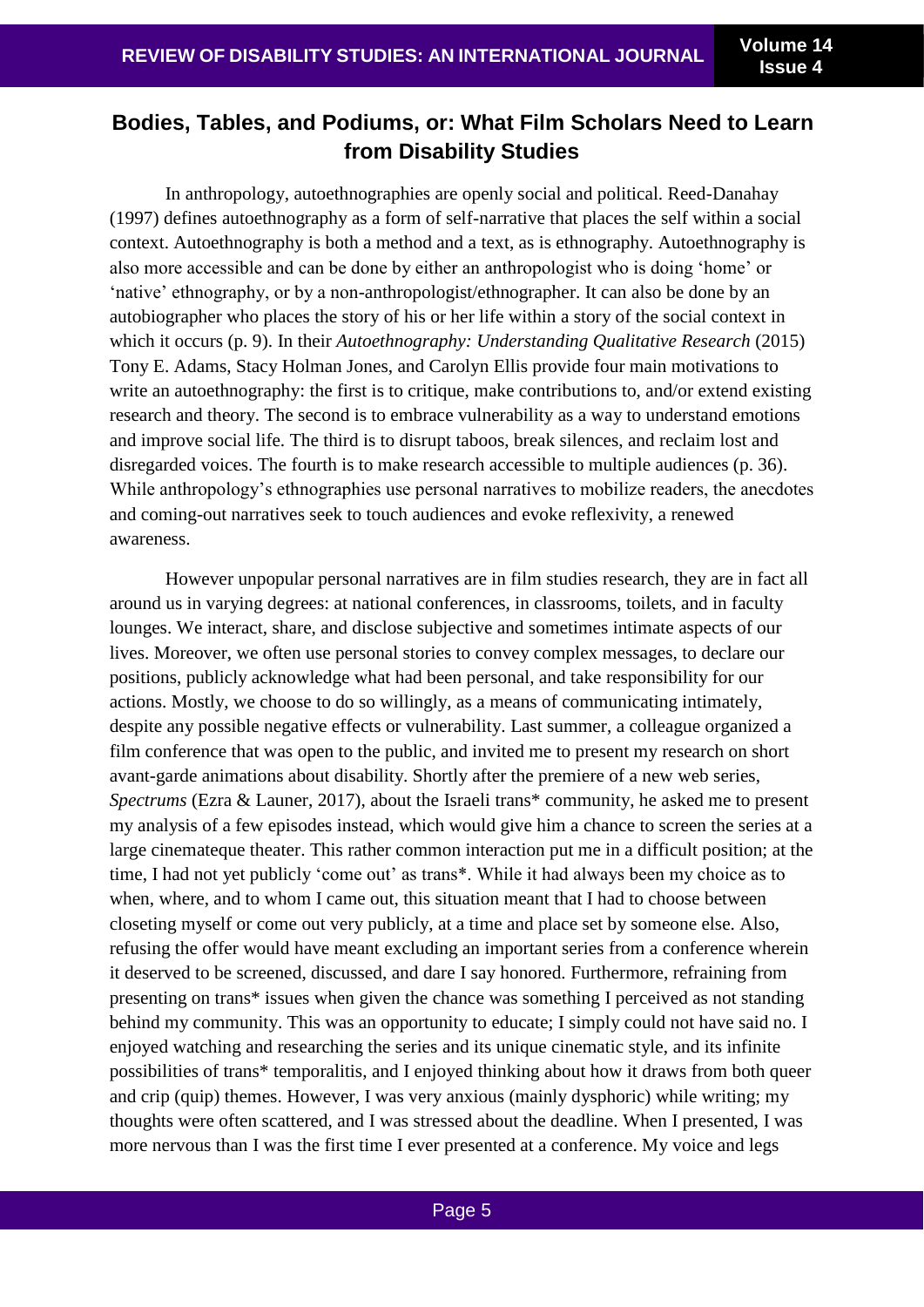were shaking, my palms were sweating, and I was not sure that anything I was saying was even coherent. However, only now that I am narrativizing this experience do I realize that it had become a 'coming out' story, one of many.

Coming out narratives appear in personal stories and anecdotes and are infrequently incorporated in academic publishing, and presented in classrooms and conferences. Although our subjective ways of being in the world find themselves in our theories, only a few people willingly and publicly acknowledge that fact, and what that way of being means for them. Public acknowledgements are performative, not only in the sense that they rely on former comings out, but also in provoking responses. Acknowledgements, direct declarations, as well as personal stories are noticed. And they are political tools, forcing visibility on what is otherwise erased. Coming out narratives are a part of the broader authoethnographic methodology. Anthropologist Tony E. Adams (2011) writes about his experiences with coming out: "There was the student who, the week after I came out to the class, wrote in a course paper that she likes women but refuses to talk about it with anyone, and the student who told me that his mother and father said he was "no longer their son" and kicked him out of their house. […] In classrooms and my office, on the street, in restaurants and bars, and at festivals and church, I never know when I will hear struggles with the closet, coming out, and same-sex attraction" (p. 28). Adams focuses on what this performative declaration does to the 'audience', particularly their effects on people who share his identity. As these public acknowledgments provoke response, ethical questions of responsibility surface. Adams addresses privacy issues: "…these experiences require me to use great care: ethically, I must protect the privacy of these persons by masking or altering identifying characteristics such as circumstance, topics discussed, and/or race, gender, and name. Persons with same-sex attraction encounter many personal and social pressures; consequently their identities need to be protected, especially if their experiences are being used in ways they never may want or know" (ibid). However, in this essay, I attempt to explore the transformative effects of disclosures, and the responses that they invoke.

After attending several annual meetings of the Society for Cinema and Media Studies (SCMS), and sensing the lack of a conversation about disability studies' place in it, I organized a panel to address this under-representation. Seeking to engage the more philosophy-inclined film scholars, I invited Prof. Laura U. Marks, well-known for her profound work on embodied aesthetics, phenomenology, and postcolonial theory, to respond to the panel and offer possible connections between film philosophy and crip theory. The panel, entitled *Cripping Film Theory: What Can We Learn about Spectatorship from Disability Studies?* sought to offer new theoretical approaches to cinematic spectatorship using disability studies and crip theory. Film theory has tended to privilege the seen over the heard and other bodily senses, although, as experienced spectators we know that "When we watch a film, all our senses are mobilized, and often, depending upon the particular solicitations of the film, … our naturalized sensory hierarchy and habitual sensual economy are altered and rearranged" (Sobchack, 2000). The panel suggested that disability studies may offer new perspectives on rethinking spectatorship, and expand vision-centric film theories.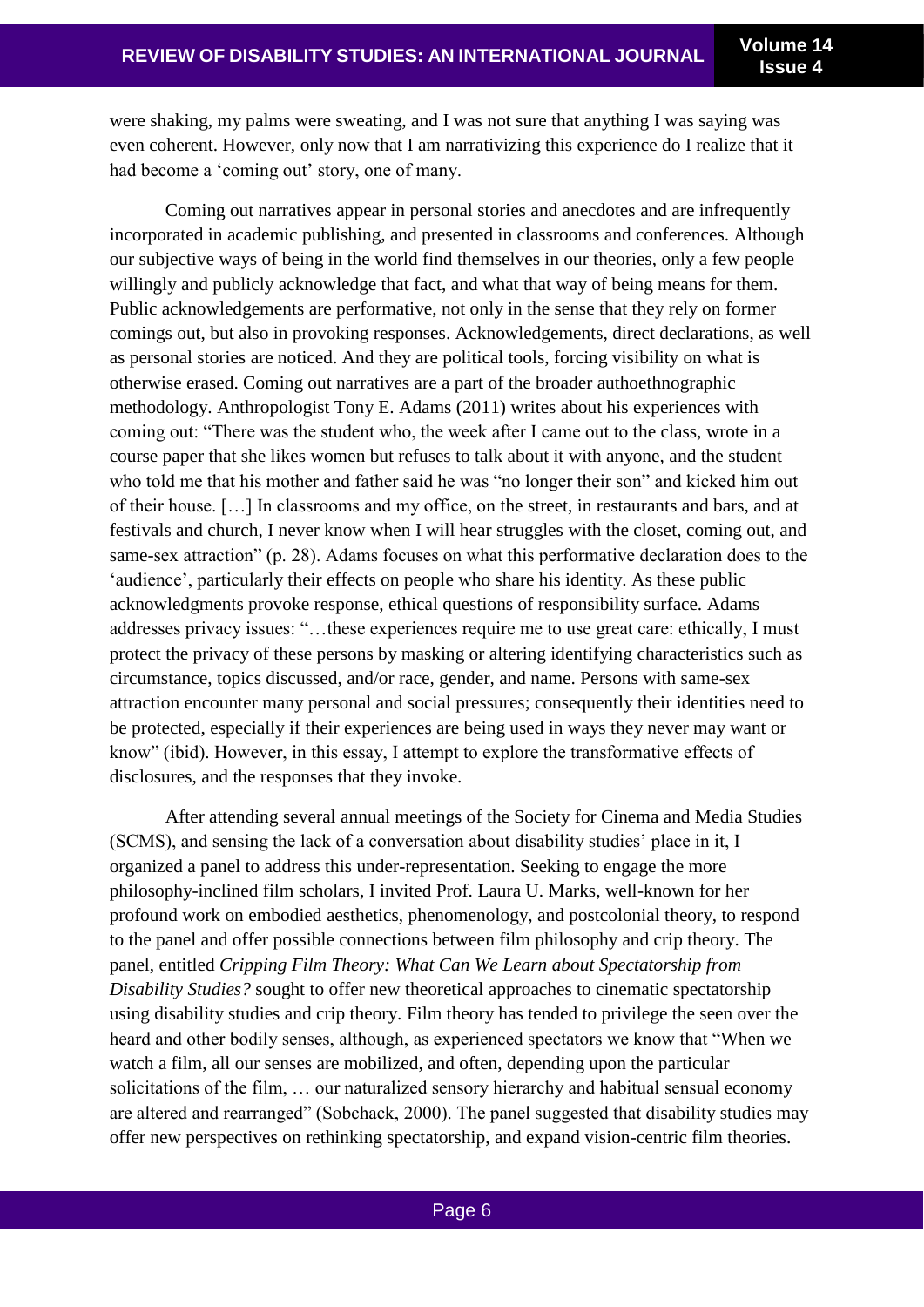**Issue 4**

Kathleen McHugh's presentation focused on touching and tasting and further complicated cinema studies' theories of the gaze through Rosemarie Garland-Thomson's articulation of the stare. Allison R. G. Ross presented a queer and crip analysis of visual and mainstream visuality techniques. Specifically, she focused on how discourses which seek to "erase" or "correct" disabled or non-normative bodies or non-heteronormative sexual identities by rendering them "legible," "functional" or "cured," are challenged by works which problematize these discourses. (Rebecca Sanchez was supposed to make a presentation about the embodied language of Chaplin's work through critical deafness, but unfortunately could not attend.) I presented three short animated films that offer an antidote to the social organization of vision, and above all, to the supremacy attributed to vision in the experience of spectatorship. I suggested that what crip theory may teach film scholars, especially through accommodative forms, is that our differently-abled bodies go beyond traditional 'watching' and 'listening' in cinema.

This was also the first SCMS conference to include a land acknowledgement in the program, which the chairs were asked to read before presenting the panel. For those familiar with disability studies conferences, this is a standard presentation, followed by a disability statement. This new addition called attention to the absence of the disability statement. While it is now common knowledge that accessibility means ramps and toilets, even when everything is seemingly made accessible, the potential users of these are imagined to be solely attendees; no one seems to envision that speakers might be disabled. In a recent Feminist Film conference I presented, for example, the building, hall, and toilets were wheelchair accessible. However, the stage was an elevated structure with a podium, a table and five chairs with several steps leading to it. No presenters at that conference used wheelchairs, so the organizer and participants did not have to address this potential issue. Another feminist conference that I attended celebrating a feminist nongovernment organization's thirty years of activism resolved this problem creatively. Although the organizers called ahead to ensure that the building had accessible halls and toilets, the theater's representatives neglected to mention, or it simply did not occur to them as necessary to say, that the stage was not accessible. Only when the first presenter who uses a wheelchair was about to get to the stage did the organizer realize that it was inaccessible. In an activist context and nonacademic setting, the organizers asked everyone to leave the hall and move into the lobby where they reset the microphone, and brought out some chairs. What I imagine would have happened at the aforementioned academic feminist film conference given the same set of circumstances, is that they might have seated the presenter below the stage, thus rendering the speaker partially visible or entirely invisible to the audience. However, this disembodying of the disabled body is but a radical case of disregard of the body. If we examine the podium, a central artifact in the conference stage design, for example, we find that it functions as an eraser or concealer of the body; it is meant to illuminate and enhance cognitive/intellectual perception. Designed to make it easier for the speaker to read notes, hold a glass of water, etc. and amplify the speaker's voice with and microphones, the modern podium does so effectively only for those who happen to fit standardized bodily norms.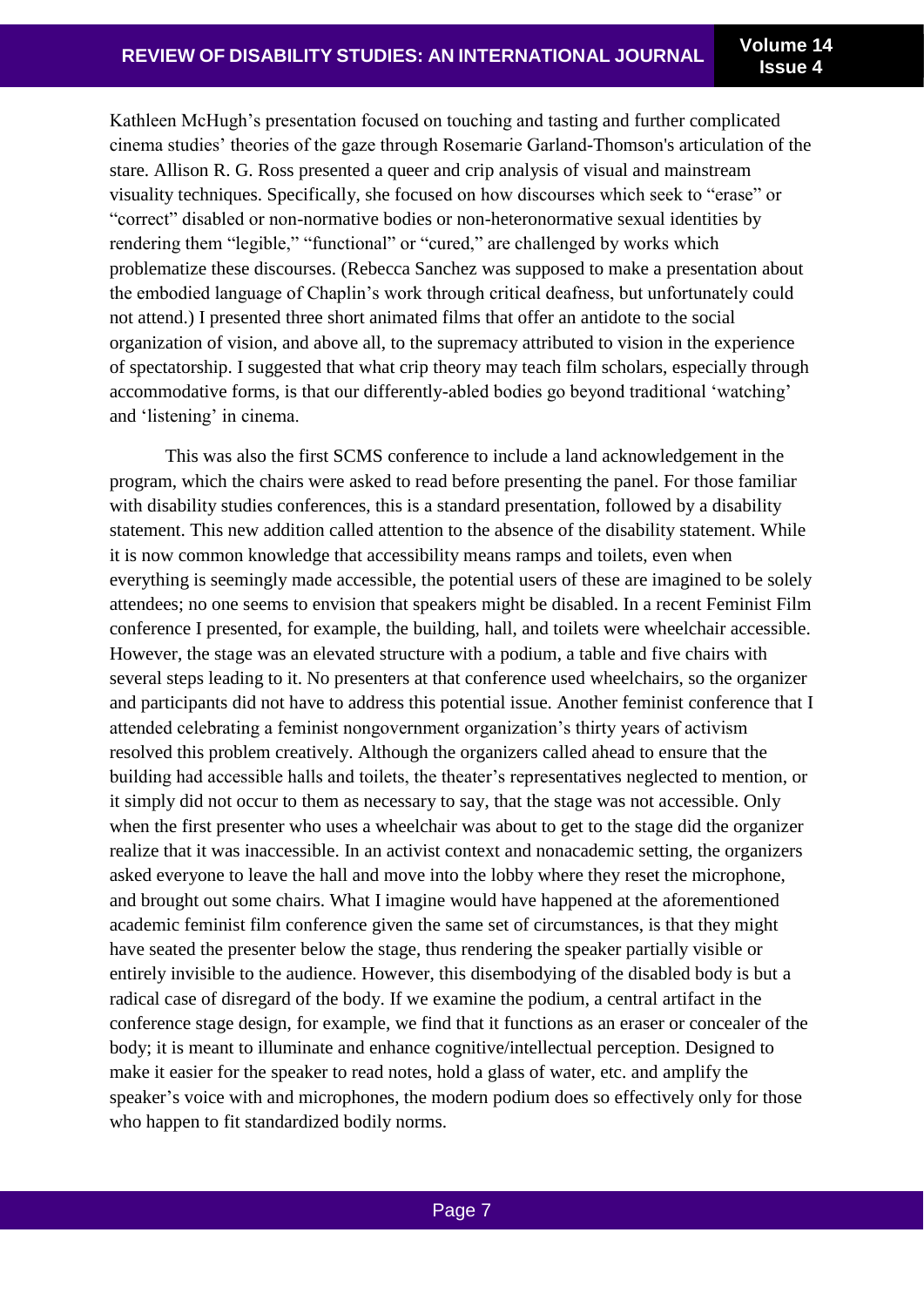In film studies, the arts, and humanities, we are not supposed to speak about our subjective perceptions nor the corporeal aspects of our bodies. We may use anecdotes, analyze bodies on screen and in narratives; but directly sharing our bodies' histories is not yet legitimate. I often see colleagues and friends sneaking out during fascinating discussions because their bodies physically ache from the sitting position. They each hide their need to stretch, lie down, walk, and move their bodies. Others, myself included, are overloaded by the enhanced sensory, intellectual, or social stimuli, and thus seek quiet dark spaces in which to relax. We meet at the line to the only accessible and gender-neutral toilets, and only there are we free to speak about our bodies. Public coming out narratives, sharing personal experiences, and body histories are more appreciated in disability studies, for the most part, than they are in film, arts and humanities, as noted. Critical examinations of the body, and the self in social contexts are the fundamentals of disability studies' philosophy and methodology.

What happened after the SCMS panel was yet another example of the transcendental effect of embodied coming-out narratives. In Laura U. Marks' very thorough response to the panel, she 'came out' as having mirror-touch synesthesia, a condition of sensual empathy. A week after the conference, I was teaching a class in which I presented Marks' book *The Skin of the Film* (2000). A student interrupted the conversation and described sensations similar to those shared by Marks herself and identified as mirror-touch synesthesia, although I never mentioned it nor was it in the book. Similarly, every time I teach Vivian Sobchack's *What My Fingers Knew* (2004), and screen Samantha Moore's animated documentary, *An Eyeful of Sound* (2010), at least one student comes out as having synesthesia. These experiences are evoked by sensual and body diversity and a conversation about them. Our bodies' knowledge engages with other bodies in ways beyond our intellectual perception.

Following my presentation and coming out at the panel at the Cinemateque that I mentioned, I met a former student who took my Body in Cinema class several years ago, also a trans\* person. He shared my part in his coming out narrative, through a memory of my then butch presence. He also remembered me recommending J. Jack Halberstam's *Female Masculinity* (1998), which was my own inspiration. The language in which our bodies spoke to each other's was not yet narrativized; however, it was inter-subjectively perceived beyond language. Sharing our bodies' histories in research, conferences, and classrooms evokes intersubjective responses beyond our awareness, because our bodies bear knowledge of their own. Disability studies' contribution to the disciplines of film, arts and humanities results in a renewed awareness of the different forms and shapes our bodies take in researching, writing, teaching, and interacting with the world. Disability studies forces us to acknowledge our diverse ways of reaching our writing desks, and to defy the admiration of disembodying podiums and the types of bodies that they accommodate.

## **Phenomenological Autobiography of Living with a Disability, or: What Disability Scholars Need to Learn from Film Scholars**

A decade after the conceptualization of the medical and social models in disability theory, Tom Shakespeare and Nicholas Watson (2002) argued that these models created a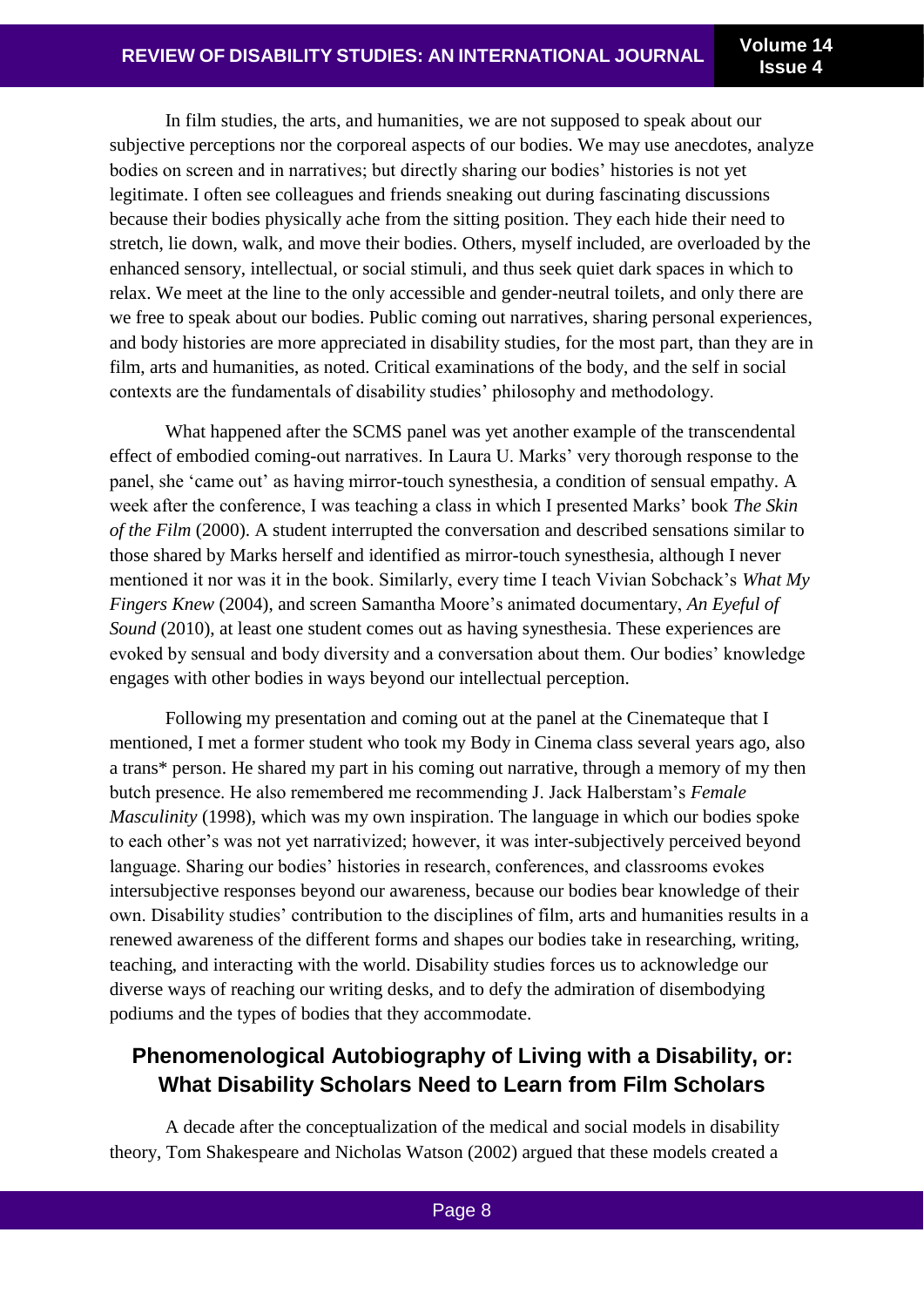dichotomy between impairment, which is perceived as personal and embodied, and disability, which is defined as a social issue. They suggest that we let go of these models, and instead, focus on disability embodiment and disability as an identity. Such emphasis will enable a constant undermining of the dualism of impairment/disability, and proposes the investigation of the body as a new starting point for disability studies (pp. 22–28). Film scholar and phenomenologist Vivian Sobchack theorizes her embodied autobiography and complicates the assumed perception of a 'fundamental philosophy.' Sobchack's writing may also be read within the embodiment model of disability studies, as she examines her body's intentionality towards the world in various situations: sitting through epic historic films in *Surge and Splendor* (1990), her fingers, skin, nose, lips, tongue, and stomach in *What My Fingers Knew* (2000), and all other parts of her body in *The Address of the Eye* (1992). In her book, *Carnal Thoughts* (2004c), Sobchack thoroughly explores the phenomenology of living with a prosthetic leg.

Sobchack articulates her own concepts, methodology, and style, which derive from her embodied phenomenology. In three of her essays, Sobchack (2004c, 2010, 2017) addresses the phenomenology of living with a disability directly, without it being foreshadowed by film analysis, nor used as metaphor. Her methodology provides theoretic and often poetic frameworks for investigating disability through bodily autobiographies. Sobchack offers an "intimate laboratory" through which she theorizes the phenomenological autobiography of living with a disability. Rather than discuss the articles chronologically, I propose a phenomenological order, illuminating the multiplication of organs. The three essays propose a supposedly counter-intuitive experience of amputation resulting in gaining a phantom limb, a prosthetic, and a cane. Not only is 'losing' a leg not narrated as a tragedy in Sobchack's philosophy, her body's transformations and shifting intentionalities position the disabled body as closer to the renewed awareness that phenomenological philosophy strives to achieve.

In *Phantom Limb*, Sobchack creates a vocabulary to describe embodied experience through disability. Like many disability scholars, and a few film scholars, Sobchack sets the grounds of her field by means of an anecdote about an encounter with a child, who gazed at her:

Shortly after my amputation, at the supermarket on crutches, I was confronted by the curious gaze of a lone little girl, probably not much older than three. 'Where's your arm?' she asked. 'You mean leg', I replied. She stared at the empty space beneath my skirt and persisted: 'Where's your arm?' 'You mean leg', I said again, trying to think of an explanation that would be comprehensible to a toddler: 'My leg got sick. I had to take it to the hospital.' As she was pondering this, her mother appeared and the child pointed at me and asked, 'Where's her arm?' Clearly embarrassed more by the social situation than by her child's anatomical mistake, the mother nonetheless dealt with the supposed gaucherie of the former by apologizing for the latter. 'I'm really sorry', she said, 'I broke my arm last year. It was in a cast for a while and must have made quite an impression on her.' (Indeed!) (Sobchack, 2010, p. 55).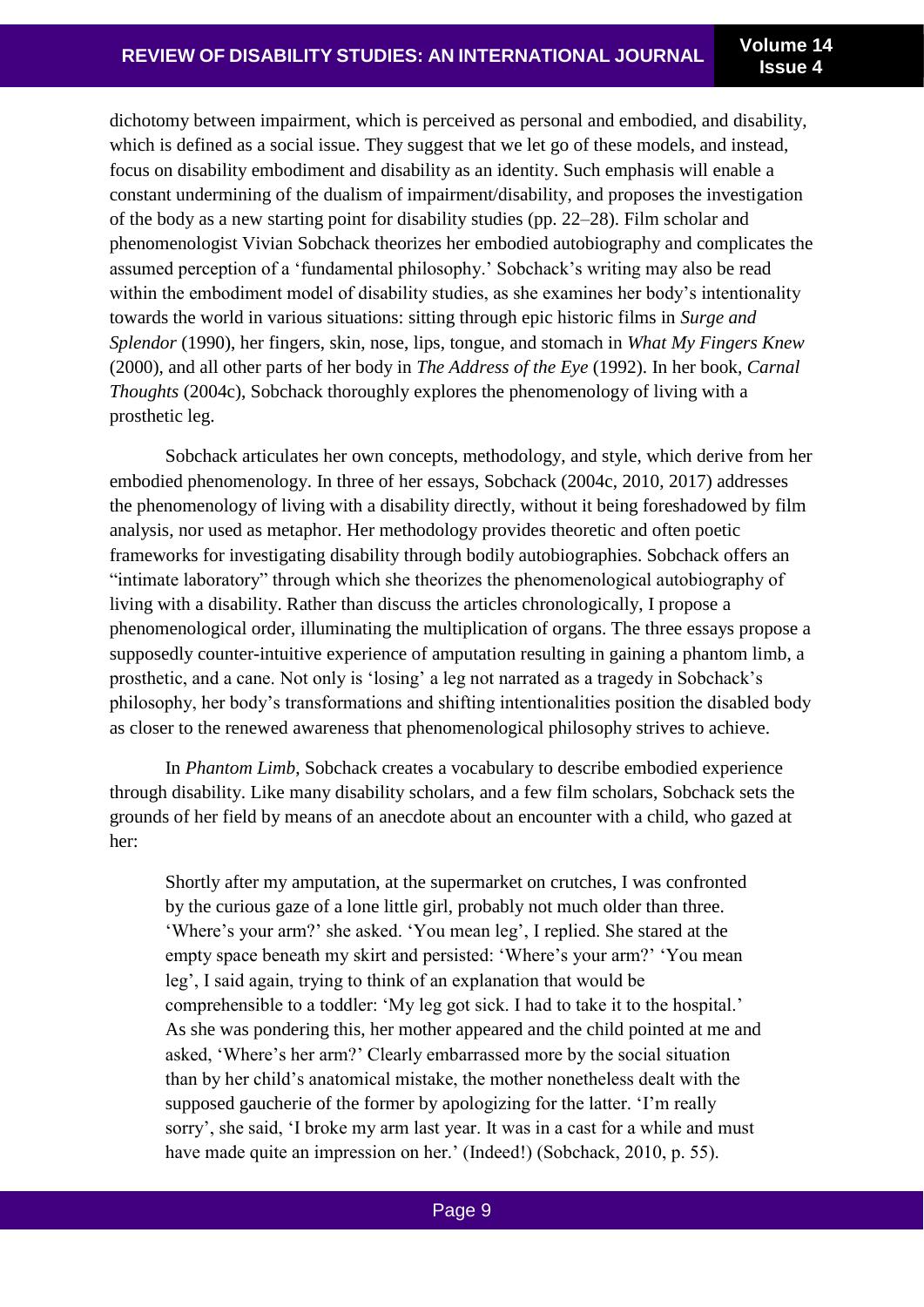This anecdote serves as a springboard to discuss our limited knowledge of our own bodies. A similar anecdote about a child's stare, shared by an interviewee, was used by Rosemarie Garland-Thomson for a different theory: "'[I]n the past I have responded quite unfairly to staring people. One tiny child once asked me where my leg was, and I (sort of fed up that day) looked down and FREAKED OUT! 'Oh my God!' I exclaimed, 'I had it this morning!' Now I simply tell them I was sick and the doctor took it off and wait to see if they have any other question" (Gerald-Thomson, 2009, p. 89). For Gerald-Thomson, 'starees' feel responsible for educating a child about tolerating human differences or indulging a child who does not yet know not to stare. For Sobchack, the gazer inter-subjectively orients our awareness of our bodies. The anecdote thus allows for both an embodied and a critical discussion – central to both film and disability scholars – about absence and excess, real and phantom. Furthermore, social movements are discovering that it is no longer possible to think in Cartesian/Kantian ways about the body and society. Social interaction is intercorporeal, as well as intersubjective (Merleau-Ponty, 1962, as cited in Hughes & Paterson, 1997, p. 340).

*Phantom Limb* focuses the phenomenon of the transforming body, or a phenomenology of becoming disabled. Sobchack's articulation of the corporeality of the phantom limb echoes disability studies scholar Ellen Samuels' embodied autoethnography in *Six Ways of Looking at Crip Time* (2017). Samuels uses her bodily history to explain crip time as broken time: "It requires us to break in our bodies and minds to new rhythms, new patterns of thinking and feeling and moving through the world. […] It insists that we listen to our bodyminds *so* closely, *so* attentively, in a culture that tells us to divide the two and push the body away from us while also pushing it beyond its limits. Crip time means listening to the broken languages of our bodies, translating them, honoring their words" (Samuels, 2017, np). Samuels and Sobchack seek new words to describe the body. Although striving to articulate a physical disability, Sobchack focuses on its invisible aspects the phantom/real sensations. Such narratives, concepts, and acknowledgements reinforce the claims made by people with invisible disabilities, most prominently the Mad Studies movement, but also people dealing with chronic pain and fatigue, who struggle to provide evidence of their experiences. These "intimate laboratories," as defined by Sobchack, further undermine present/absent, real/imaginary dichotomies that film and humanities scholars seek to challenge.

In "A Leg to Stand On" (2006), Sobchack addresses the materiality of disability and its lived aspects involving gender and class. The essay may be interpreted as aligned with feminist criticism of universal phenomenology, such as that posited by Simone de Beauvoir, Luce Irigaray, Judith Butler, and Sara Ahmed. They criticized the universalistic position and the basis of "the fundamental philosophy" presented by phenomenologists like Edmond Husserel and Maurice Merlau-Ponty. Examining Merleu-Ponty's supposedly gender neutral and generalizing position in his later work about the body, Beata Strawaska (2006) argues that the problem in the universalistic approach is that it aims to present a wholesome theory of bodily experience based on the (male) norm or (male) standard (pp. 92–93). The relations between the disabled body and the social aspects of gender, class, and race have been thoroughly discussed by disability studies scholar Alison Kafer (2013). Kafer analyzes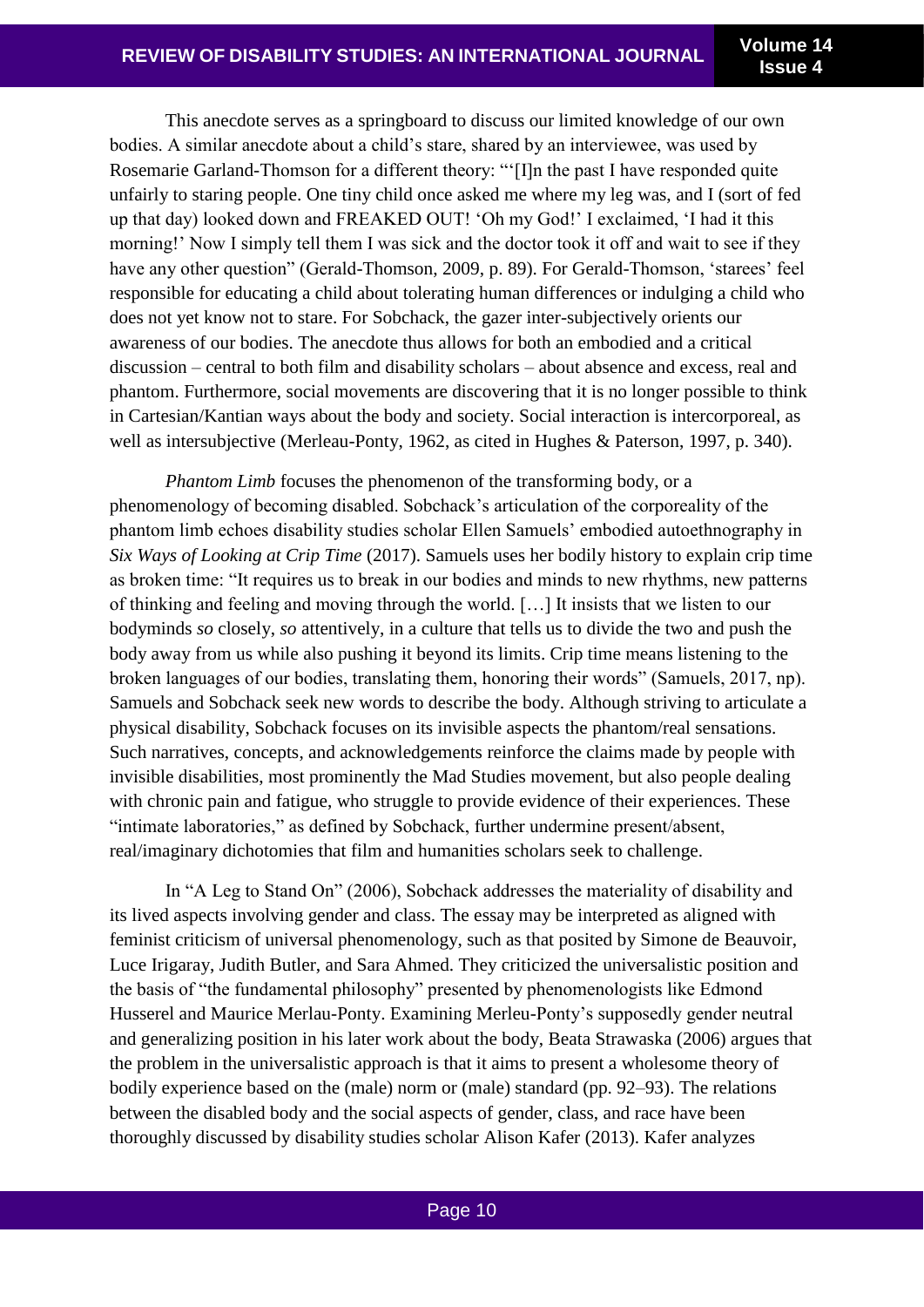various studies which suggest that people of color (POC) and underprivileged populations are treated more aggressively due to the inaccessibility of quality treatment for chronic illness. Kafer concludes, that 'some futures (and some bodies) are more protected than others' (p. 34).

However, Sobchack's works dig to the base or root of embodiment, and focus on the corporeality of the flesh. Sobchack shares the 'unsexy' details of her prosthetic leg: "… my full (and rather ordinary) 'AK' leg cost no less than US \$10,000–\$15,000, since a top-of-theline carbon fiber 'BK' prosthesis used for sports competition (with a special Flex-Foot its inventor also calls the "Cheetah Foot") costs at least US \$20,000 per leg. Should I wish it (which I don't), I could request that my HMO approve the purchase and fitting of the latest Bock 'C-leg' one in which microprocessors, strain gauges, angle detectors, hydraulics, and electronic valves 'recreate the stability and step of a normal leg.' […] On the other hand (or leg?), the health maintenance organization (HMO) might refuse me not only because the "Cleg" costs US \$40,000-\$50,000 but also because I'm a woman of a certain age who is generally perceived as not needing to be so 'well equipped' as someone who is younger (and male)" (Sobchack, 2004b, p. 219). These details are meant to ground the material of a prosthetic, its mundane reality, and relations with her body. However, the phenomenological, social, and institutional relations discussed by Sobchack are also transformative: "…my consciousness, for example, altered at times by a heightened awareness not only of such things as the availability of 'handicapped' access and parking but also of the way in which city streets, although still the same objective size, have subjectively expanded in space and contracted in time so that responding to traffic lights now as I cross the street creates a heightened sense of peril and anxiety I never felt before my amputation" (pp. 219–220).

Sobchack describes prosthetics materially, and argues against using it [only] metaphorically or figuratively. "…somehow, somewhere, in all this far-reaching and interdisciplinary cultural work (and with the exception of disability studies), the literal and material ground of the metaphor has been largely forgotten, if not disavowed. That is, the primary context in which 'the prosthetic' functions literally rather than figuratively has been left behind as has the experience and agency of those who, like myself, actually use prostheses without feeling "posthuman" and who, moreover, are often startled to read of all the hidden powers their prostheses apparently exercise both in the world and in the imaginations of cultural theorists" (p. 208). However, even in disability studies, prosthetics may sometimes be used as metaphors, albeit with well-intended purposes such as in *Narrative Prosthesis: Disability and the Dependencies of Discourse* (Mitchell & Snyder, 2000).

In "Choreography for One, Two, and Three Legs," Sobchack further rejects the boundaries of the body parts and re-organizes concepts of embodiment through prosthetics, canes, and intersubjective relations with other bodies:

When the music slowed, my prosthetist came to my table and asked me to dance. My first reaction was, in no small part, terror. Not only was my body suffused with memories of dancing badly in public even before I had a prosthetic leg, but it was also stiffened by the fear of falling – or was it flying? 'I can't', I said. But Steve would not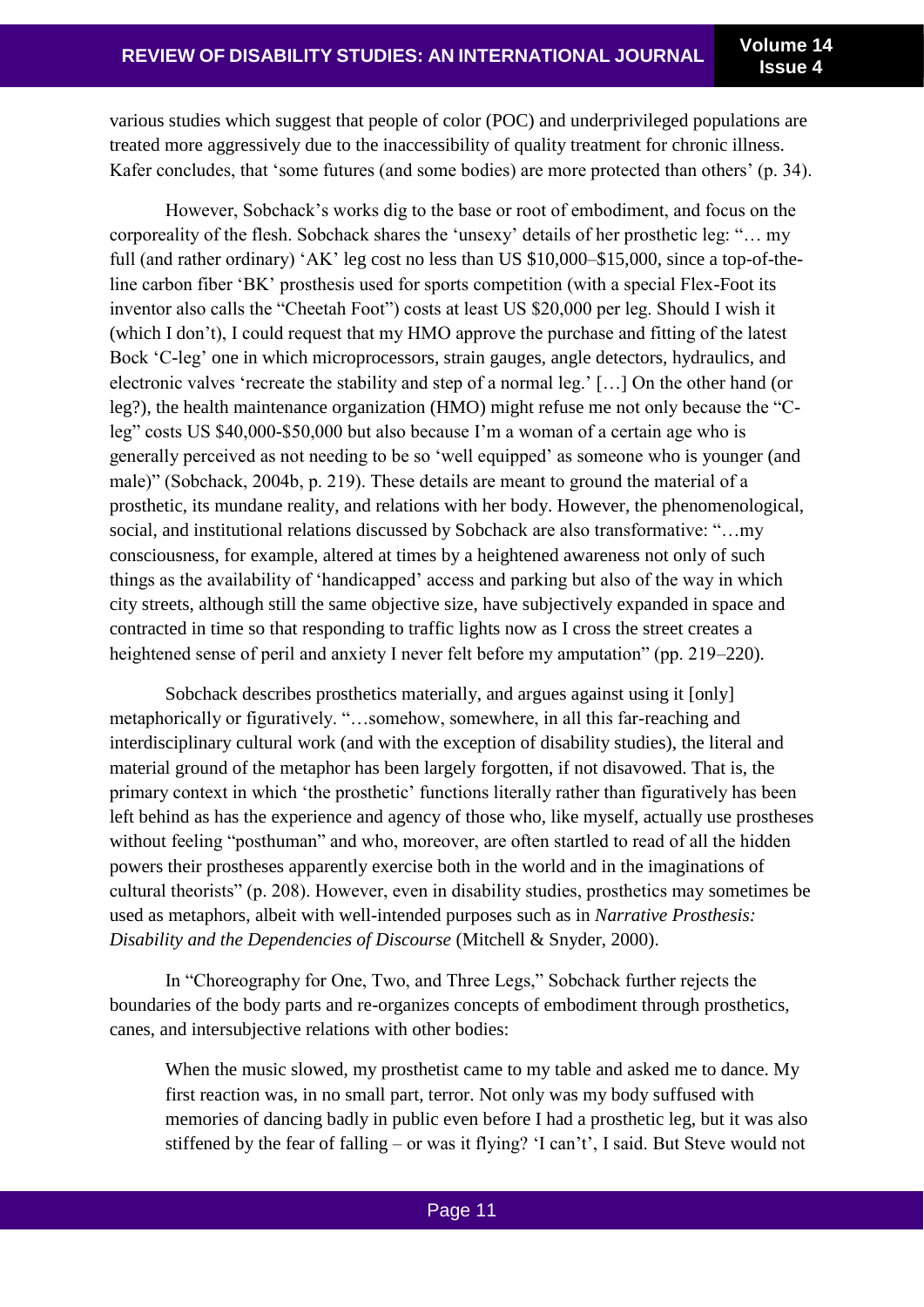take 'no' for an answer. 'You can', he said. (Candoco, indeed!) And he pulled me up from the table, took my cane from my hand and hung it on my chair, and, putting my hand on his shoulder and his around my waist, he moved me into a space on the dance floor. 'Listen to the music and trust me', he said – and I realized that, unlike all those teenage boys whose lead I refused to follow, I could – and I felt myself relax, yield to the music and the rhythm and the improvisational give and take of the bodily movement we made together. I forgot to look at my feet. I forgot to think choreographically – that is, in specific terms of my individual steps and also ahead of them. And although, unlike Catherine Cole, I did not end this dance with a pirouette on one leg, for the moment I did displace focus on my bodily immanence to the transcendent ensemble of our movement and I really began to waltz (2007, p. 196).

Sobchack's multiple legs – flesh and prosthetic, 'real' and phantom, canes and other people's shoulders extend the body in a corporeal sense. This inherent intentionality towards other bodies conjures the feminist co-dependence with a crip 'touch ethics.'

Also applying Merleau-Ponty's writing about the intersections between senses and intersubjectivity, Janet Price and Margaritt Shildrick (2006) explore these concepts regarding a possible 'touch ethics'. Merleau-Ponty's famous example of the intertwining of senses was touching hands; the hand touches and is touched simultaneously. The touching hands model has already been thoroughly re-interpreted by feminist scholars, yet further exploration of the concept through disability studies offers an additional layer of meaning to corporeal experience. Price and Shildrick examine the touching hands anecdote by placing a person with a movement disability on the receiving end of the touch and a complete stranger on its giving end, or a person with a hearing or visual disability who uses touch to get attention, orientation, or recognition. Moreover, the clinical encounter between doctors and people with disabilities invokes intimate touch within an unequal power relationship (Price & Shildrick, 2002, p. 70). Despite the power relations invested in bodies touching, what phenomenological philosophy offers through the intersectionality of senses is that absolute mastery is not possible. Price and Shildrick ask further, "What does it mean to hold a hand that has temporarily lost sensation that cannot press back in return? Why does your own hand suddenly feel clumsy in its gestures?" (p. 72). Through the reversibility of touch, "…we are in a continual process of mutual reconstruction of our embodied selves." Thus, the instability of the disabled body is an extreme instance of all bodies (ibid). Finally, Price and Shildrick conclude, "…if we fully accept both the phenomenological notion of the inseparability of bodyliness and being-in-theworld, and the postmodernist contention that not only the subject but the body itself is discursively constituted and maintained, then it is necessary to rethink what would actually make a difference to those with physical disabilities. The disintegrity and permeability of bodies, the fluctuations and reversibility of touch, the inconsistency of spatial and morphological awareness, the uncertainty of the future, are all features that may be experienced with particular force in the disabled body, but are by no means unique to it" (pp. 73–74). They suggest an ethics that acknowledges "…the constitutive relationship between the embodied subject and the world, the notion that our subjectivity consists in a becoming in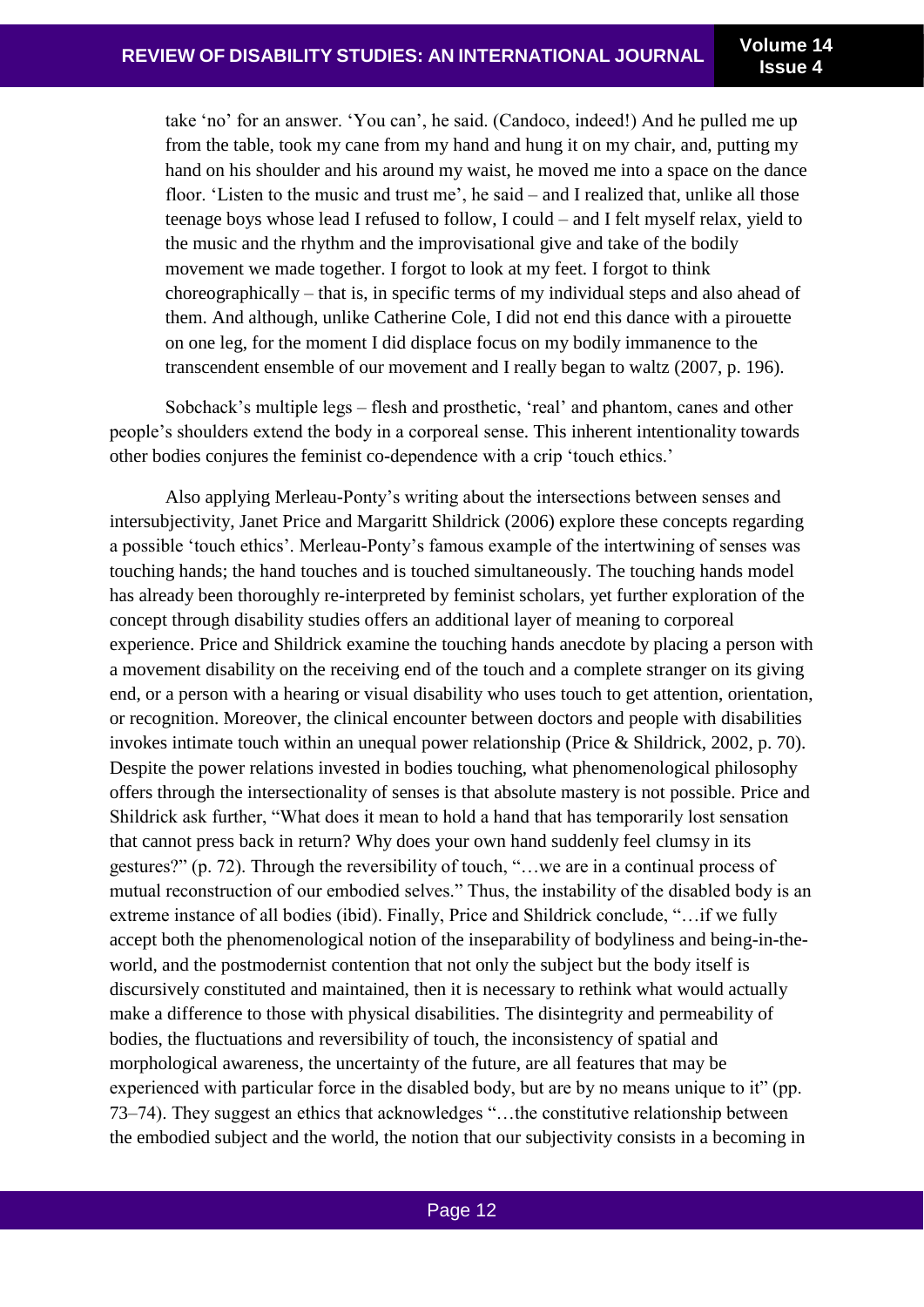a world of others" (p. 63). What we can learn from feminist critics, they argue, is to replace exclusionary models with ideas of embodied subjectivity, "…which is actively and continuously produced through social interactions with other body-subjects." However, these interactions are also enacted through our "bodies and their mutually constitutive effects one on another […] the post-conventional perspective demands recognition that our sense of self, and how we orient ourselves to the world, is irrevocably tied up with the bodies of those around us" (Price & Shildrick, 2002, p. 63).

Film theoretician Vivian Sobchack's phenomenology further complicates concepts and methods of investigating the human body, which are essential to both film theory and disability studies. Sharing her vocabulary, perception, and articulation of embodied autobiographies with disability studies' scholars and students may provide a philosophical methodology stretching the limits of anthropologist autoethnographies. Moreover, by conceptualizing diverse embodiments, the universal premises of "the fundamental philosophy," Sobchack's embodied autoethnography offers a seat at a desk once imagined as accommodating only able-bodied-white-cis-men.

#### **Toward Possible Conclusions**

Disability Studies scholar and anthropologist Amy Shuman (2012) talked in an interview about the democratic participation brought forth by the Americans with Disabilities Act (ADA), and questions about access that were consequently raised: "If we believe that a democracy brings everyone to the table, then literally how do you bring everyone to the table? Sometimes it's a question of access to the table, being able to see, hear or understand what's going on at the table. So people with intellectual disability are at the last frontier, because we don't expect them to be at the table." She concluded that it would be interesting for people to ask themselves "why they wouldn't be interested in disability studies. What's not relevant about it?" Seeking to raise these questions, I have brought film and disability scholars around my own table, hoping it accommodates their perceptions and allows room for their insights of being in the world.

Embodied autoethnographies offer both film and disability scholars a methodology to examine their bodies more intimately, and get reacquainted with the ways in which it surfaces in our writing. By focusing on our differently abled bodies while we read and write, teach, listen and speak, take to a podium at a conference, or what toilets we use on breaks, universalistic perceptions of being in the world are further challenged. These disability autoethnographies offer new means of rethinking our bodies, beyond socially constructed and policed dichotomies of mind/body, lack/excess, real/phantom, etc.. Embodied autobiographies remind us that our bodies do not merely orient our being in the world, but also determine our understanding of 'being' and the 'world.'

Finally, practices of sharing our bodies' histories, through anecdotes, coming out narratives, autobiographies, or autoethnographies, do not only expose an emotional vulnerability; rather they speak to other bodies in an intersubjective language beyond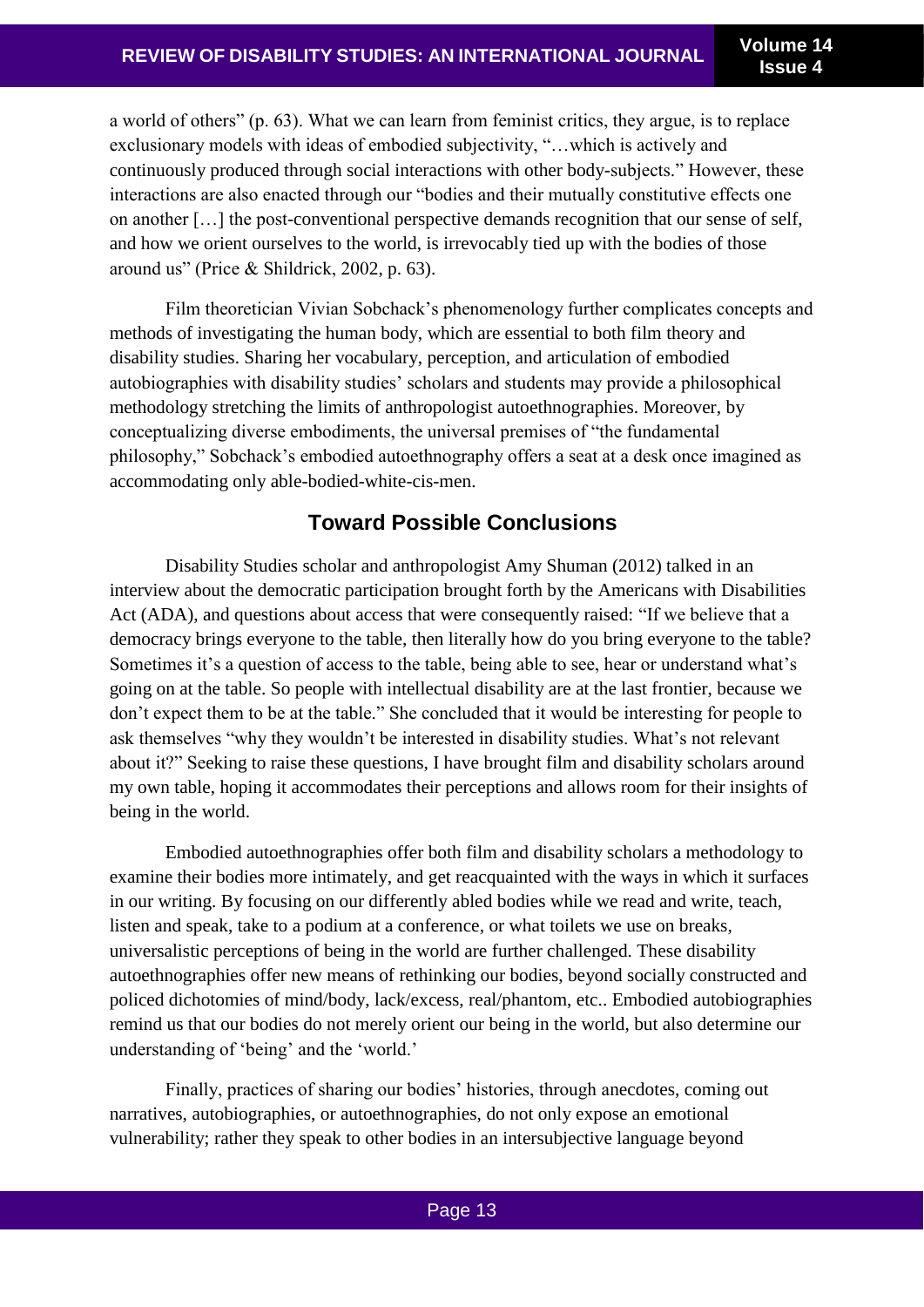cognitive comprehension. And while we still find limits in pursuing our intentionalities and orientations towards chairs, desks, podiums, stages, or simply toilets – the anecdotes, comings out, statements, and acknowledgements – stretch out to bodies in undermined, uncharted, and inexplicable ways.

**Slava Greenberg** is a Ph.D. candidate in the Steve Tisch School of Film at Tel Aviv University, where he teaches film theory, media, and disability studies. Slava wrote his master thesis on *Body in Conflict: The Disintegrated Body in Israeli Post-Second- Intifada Films*. His dissertation research focused on short avant-garde animation, disability, and spectatorship. He has presented chapters from the dissertation in film and disability studies conferences and publications (Animation, Frames, Jewish Film and New Media, and contributed a chapter to Documentary and Disability). Slava's current research conjures Trans\* Studies and Crip Theory in documentary film.

#### **References**

- Adams, T. E. (2011). *Narrating the closet: An autoethnography of same-sex attraction*. Walnut Creek, California: Left Coast P.
- Adams, T. E., & Holman Jones, S. (2008). *Autoethnography is queer. Handbook of critical and indigenous methodology*. In N. K. Denzin, Y. S. Lincoln, L. T. Smith (Eds.), Thousand Oaks, CA: Sage, 373-390.
- Adams, T. E., & Holman Jones, S. (2011). Telling stories: Reflexivity, queer theory, and autoethnography. *Cultural Studies: Critical Methodologies*, *11*(2), 108–116.
- Adams, T. E., Holman Jones, S., & Ellis, C. (2015). *Autoethnography: Understanding qualitative research.* Oxford and New York: Oxford UP.
- Ahmed, S. (2006). *Queer phenomenology: Orientations, objects, others*. Durham and London: Duke UP.
- *Amy Shuman Interview* [Ohio State English]. (2012). [Video File]. Retrieved from www.youtube.com/watch?v=yJYs4H9xvXI/. Accessed 13 May 2018.
- Averett, P. (2009). The search for wonder women: An autoethnography of feminist identity. *Affilia, 24*(4), 360–368.
- Boylorn, R. M. (2013). Blackgirl blogs, auto/ethnography, and crunk feminism. *Liminalities: A Journal of Performance Studies, 9*(2), 73–82.
- Branigan, E., & Buckland, W. (2015). The *routledge encyclopedia of film theory*. New York: Routledge.
- Ettorre, E. (2017). *Autoethnography as feminist method: Sensitising the feminist 'I'.* London & New York: Routledge.
- Ezra, A. M., (Director) & Launer, A. T (Director). (2017). *Spectrums.* [Video]. Israel.

Gerald-Thomson, R. (2009). *Staring: How we look*. Oxford and New York: Oxford UP.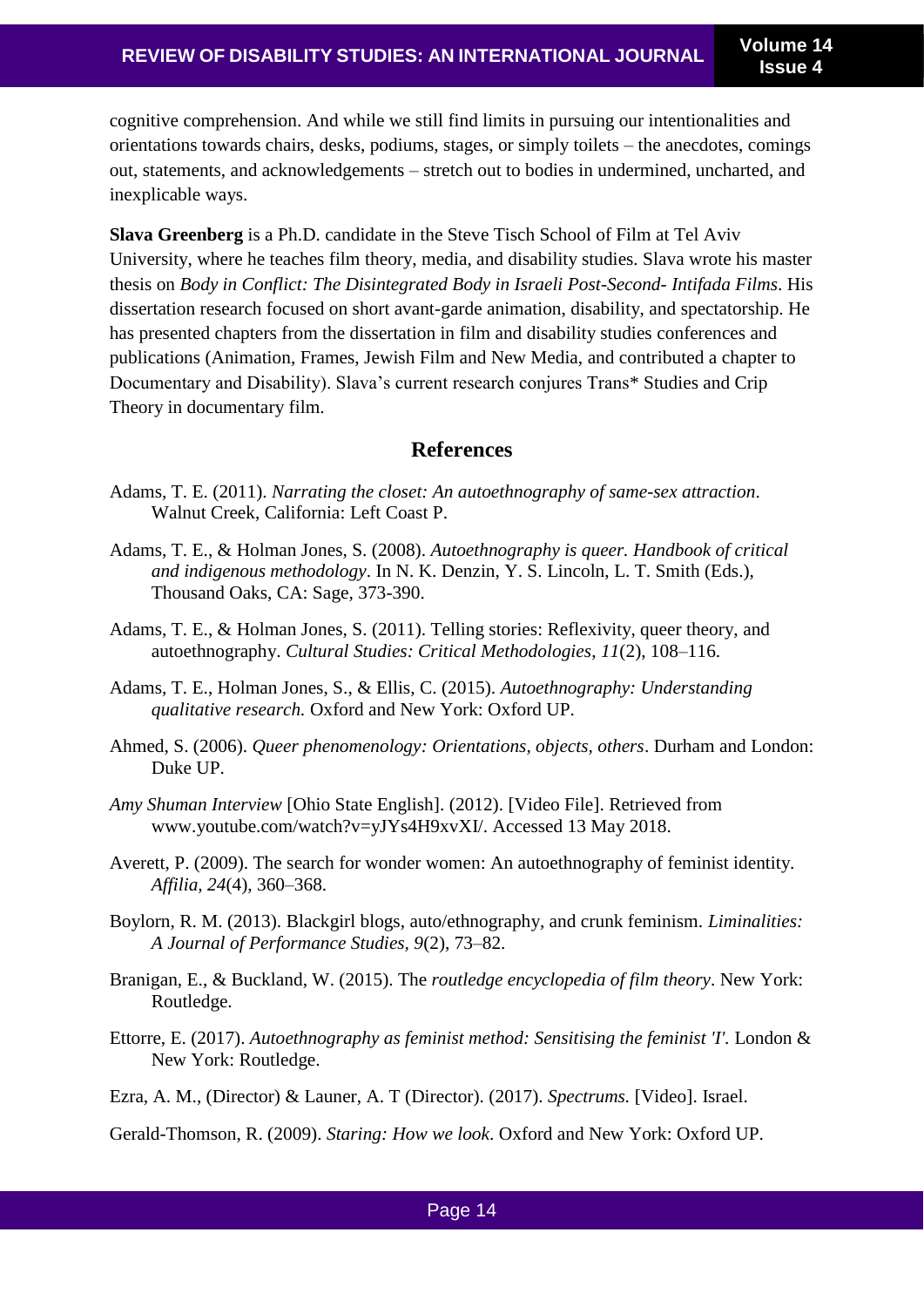Griffin, R. A. (2012). I AM an angry Black Woman: Black feminist autoethnography, voice, and resistance. *Women Studies in Communication*, *32*, 138–157.

Halberstam, J. (1998). *Female masculinity.* Durham and London: Duke UP.

- Hughes, B., & Paterson, K. (1997). The social model of disability and the disappearing body: Towards a sociology of impairment. *Disability & Society, 12*(3), 325–340.
- Kafer, A. (2013). *Feminist, queer, crip*. Bloomington and Indianapolis: Indiana UP.
- Marks, L. U. (2000). *The memory of the senses. The skin of the film: Intercultural cinema, embodiment, and the senses*. Durham and London: Duke UP, pp. 194–242.
- Mitchell, T. D., & Snyder L. S. (2001). *Narrative prosthesis: Disability and the dependencies of discourse*. Ann Arbor: Michigan UP.

Moore, S. (Director). (2010) *An Eyeful of Sound*. [Video File]. Canada, Holland, UK.

- Price, J., & Shildrick, M. (2002). Bodies together: Touch, ethics and disability theory. In M. Corker and T. Shakespeare (Eds.) *Disability/Postmodernity: Embodying Disability Theory* London: Continuum, 62–75.
- Reed-Danahay, D. E. (1997). *Auto/ethnography: Rewriting the self and the social (explorations in anthropology)*. Oxford and New York: Berg.
- Salinger, J. D. (1951). *The Catcher in the Rye*. Boston: Little, Brown and Company.
- Samuels, E. (2017). Six ways of looking at crip time. *Disability Studies Quarterly*, *37*(3).
- Sandahl, C. (1999). Ahhhh freak out! Metaphors of disability and femaleness in performance. *Theatre Topics*, *9*(1), 11–30.
- Shakespeare, T., & Watson, N. (2002). The social model of disability: An outdated ideology?. *Research in Social Science and Disability, 2*, 9–28.
- Siebers, T. (2004). Disability as masquerade. *Literature and Medicine*, *23*(1), 1–22.
- Smith, S., & Watson, J. (2010). *Appendix A. sixty genres of life narrative. Reading Autobiography: A Guide for Interpreting Life Narratives.* London and Minneapolis: University of Minnesota, 253–286.
- Sobchack, V. (1990). 'Surge and splendor': A phenomenology of the Hollywood historical epic. *Representation, 29*, 24–49.
- Sobchack, V. (1992). *The address of the eye: A phenomenology of film experience*. New Jersey: Princeton UP.
- Sobchack, V. (2004a). A leg to stand on: Prosthetics, metaphor, and materiality. In *Carnal Thoughts: Embodiment and Moving Image Culture* (pp. 203–225). Berkeley, Los Angeles, and London: University California.
- Sobchack, V. (2004b). *Carnal thoughts: Embodiment and moving image culture.* Berkeley, Los Angeles, and London: University California P.